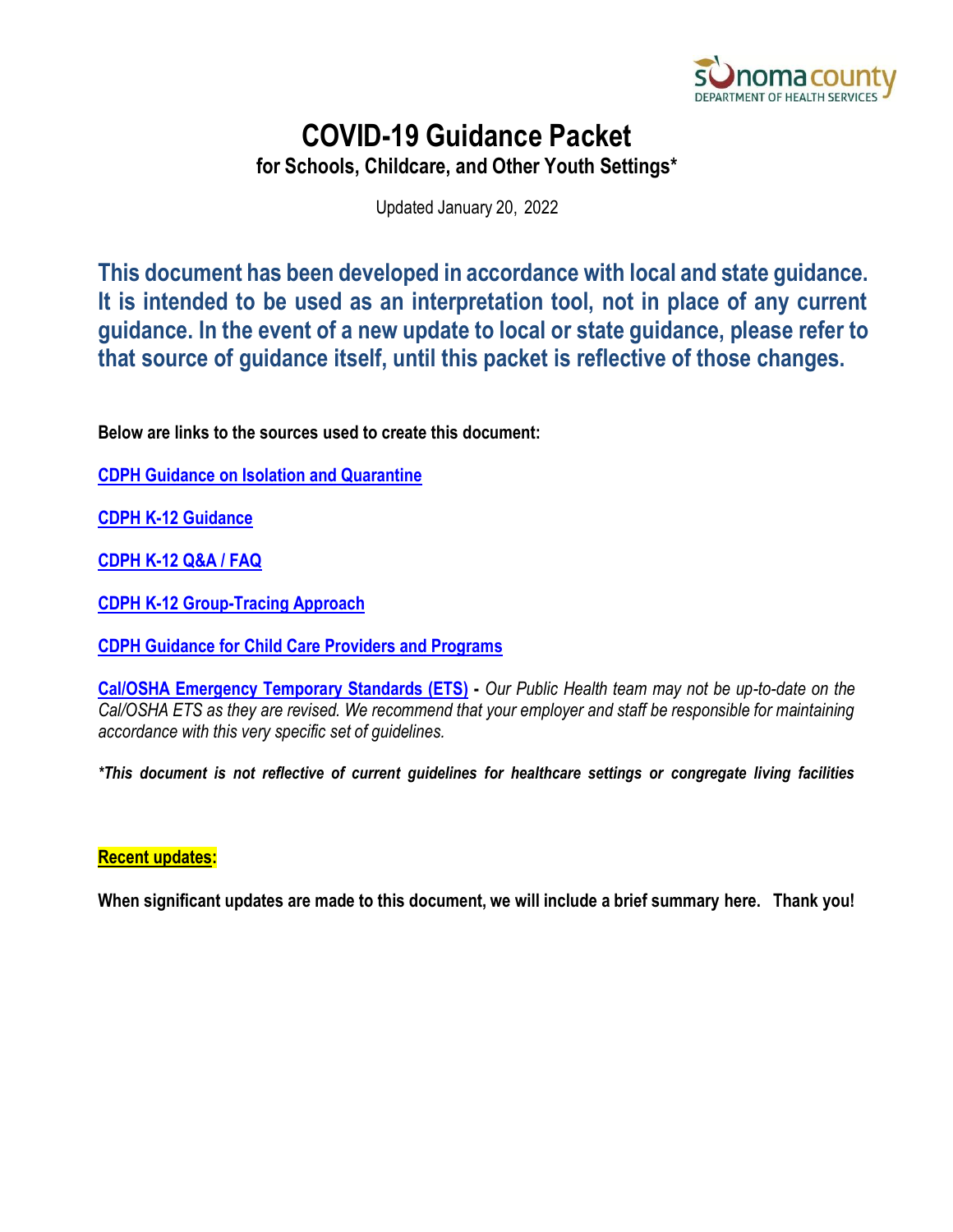<span id="page-1-1"></span>

| <b>COVID-19 Case &amp; Isolation Definitions (all settings)</b> |                                                                                                                                                                                                           |  |  |
|-----------------------------------------------------------------|-----------------------------------------------------------------------------------------------------------------------------------------------------------------------------------------------------------|--|--|
| <b>COVID-19</b><br>"Case"                                       | A Case is defined as a person who has tested positive for COVID-19, regardless of vaccination<br>status, previous infection, or symptom status. All Cases should complete Isolation <sup>1</sup> (below). |  |  |
|                                                                 | To Note: If a person develops COVID-like symptoms but declines to get tested, current guidance<br>recommends they also follow protocol for Isolation.                                                     |  |  |
| <b>COVID-19</b><br><b>Infectious</b><br><b>Period</b>           | The Infectious period for a COVID-19 Case begins 2 days prior to symptom onset (or appx 2<br>days prior to the testing date, if no symptoms).                                                             |  |  |
|                                                                 | COVID-19 Cases will continue to be infectious for an additional 5-10 days after symptom onset<br>(or test date, if no symptoms), and they should complete Isolation during this period (see below).       |  |  |
|                                                                 | A Case's last infectious day is the day before they are released from Isolation.                                                                                                                          |  |  |
|                                                                 | Isolation separates those infected with a contagious disease from people who are not infected.                                                                                                            |  |  |
| <b>Isolation</b><br>(Cases)                                     | Day 0 of Isolation is the day their first symptoms began (or the day their positive test was<br>collected, if they develop no symptoms). The full isolation period lasts for 5-10 days.                   |  |  |
|                                                                 | Cases can be released from Isolation when they meet the Isolation Release Criteria.                                                                                                                       |  |  |
|                                                                 | A Case can be released any time after 5 days of Isolation if:<br>$\checkmark$ Fever has resolved, AND                                                                                                     |  |  |
| <b>Isolation</b><br><b>Release</b>                              | $\checkmark$ Other symptoms are resolving (or have resolved), AND<br>$\checkmark$ They are tested (antigen preferred) on Day 5 or later, and receive a negative result, AND                               |  |  |
| <b>Criteria</b>                                                 | $\checkmark$ They wear a well-fitted mask around others for remainder of 10 days (especially indoors)                                                                                                     |  |  |
|                                                                 | OR: Can be released after 10 days of Isolation, without a test if:<br>$\checkmark$ Fever has resolved, AND                                                                                                |  |  |
|                                                                 | $\checkmark$ Other symptoms are resolving (or have resolved)                                                                                                                                              |  |  |
|                                                                 | Once an individual is released from Isolation, they are considered "recovered."                                                                                                                           |  |  |

<span id="page-1-3"></span><span id="page-1-0"></span>1 Positive COVID-19 Cases involved in any school, childcare, community, or youth settings should follow these Isolation guidelines. However, Quarantine guidelines may vary by setting and nature of exposure. Please refer to specific corresponding pages for Quarantine guidance.

- <span id="page-1-2"></span>2 People who are confirmed positive for COVID-19 (by diagnostic testing) are exempt from future quarantine if they are exposed to COVID-19 again in the 90 days following their infection. Without the positive diagnostic test, they are not considered confirmed, and are not exempted from future quarantine or testing (should either be required). Should recently confirmed cases be required to test during that 90-day window, they should test by antigen, as a PCR test may pick up a positive result, even after the individual is no longer infectious (due to dead viral genetic material still being present in the body).
- 3 In certain circumstances, it is strongly advised that Contacts to do an initial test immediately after learning of their exposure. If negative, testing should be repeated later in the quarantine period, based on current quarantine guidelines and recommendations. A negative result on an early test does not guarantee that they will not develop COVID-19 later in their quarantine period, and a test done too soon will not clear them from Quarantine any sooner.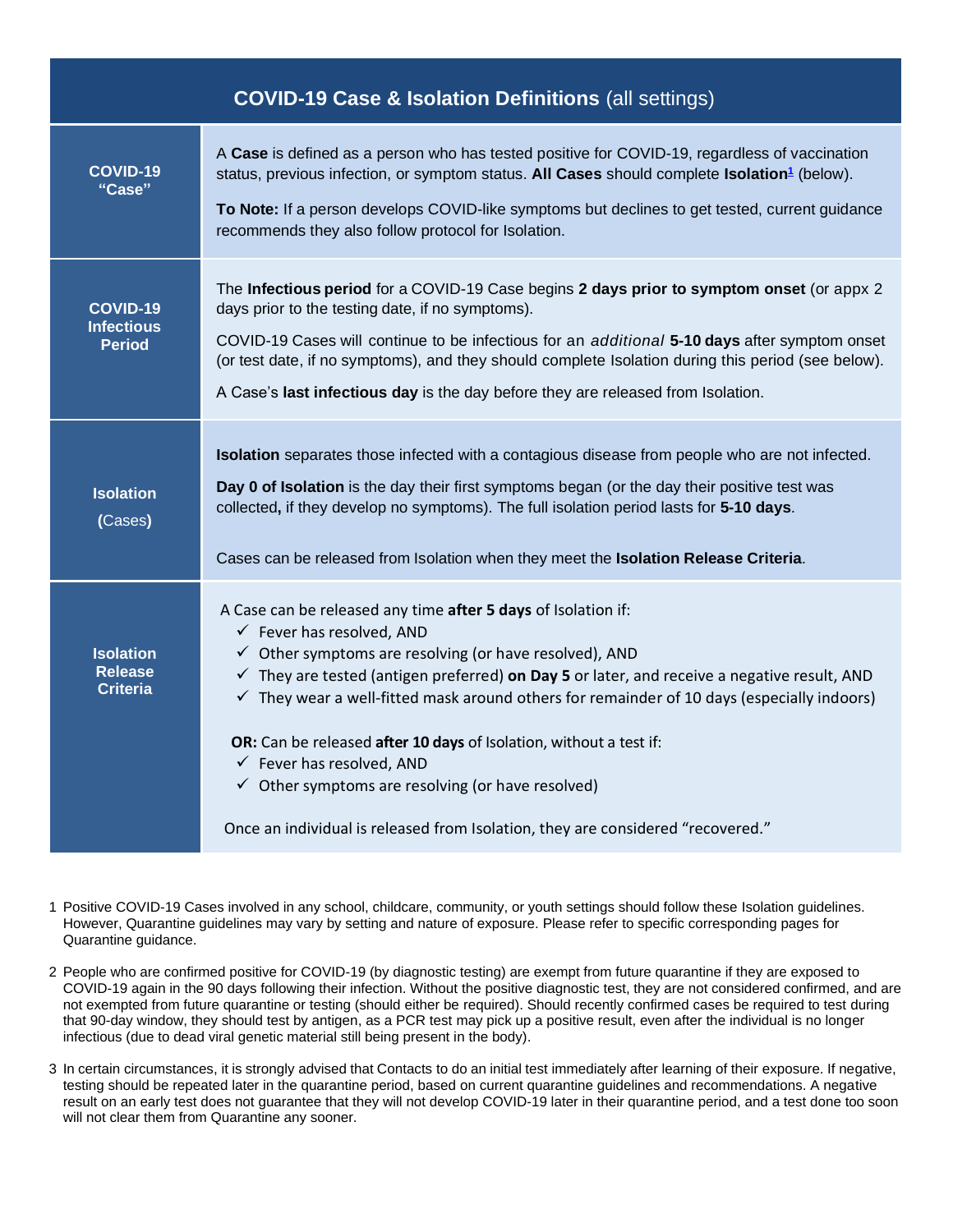<span id="page-2-0"></span>

|                                 | <b>COVID-19 Contact &amp; Quarantine Definitions (all settings)</b>                                                                                                                                                                                                                                                                                                                                                                                                                                                                                                                                                                              |
|---------------------------------|--------------------------------------------------------------------------------------------------------------------------------------------------------------------------------------------------------------------------------------------------------------------------------------------------------------------------------------------------------------------------------------------------------------------------------------------------------------------------------------------------------------------------------------------------------------------------------------------------------------------------------------------------|
| COVID-19<br>"Contact"           | Someone is a COVID-19 Contact if they had close contact with an infectious COVID-19 Case.<br>Close contact is defined as being within 6 feet of an individual for a total of 15 minutes (or<br>more) over the course of a day $-$ OR if they briefly:<br>Had direct physical contact with a COVID-19 Case (hugged, kissed, etc.)<br>$\circ$<br>Provided direct care for someone sick with COVID-19<br>$\circ$<br>Were sneezed/coughed on by a COVID-19 Case<br>$\circ$<br>Shared eating/drinking utensils with a COVID-19 Case<br>$\circ$                                                                                                        |
| Quarantine<br>(for Contacts)    | Quarantine restricts the movement of persons who were exposed to a contagious disease, in<br>case they become infectious. When exposed people are in Quarantine, it breaks the chain of<br>transmission.<br>Day 0 of Quarantine is the Contact's date of most recent exposure to an infectious Case.<br>The type and length of their Quarantine may vary. Please see the following pages for setting-<br>based scenarios, to determine the applicable guidelines for close contacts exposed in your<br>setting.<br>If they test positive (or become symptomatic and do not get an alternate diagnosis or test), they<br>begin <b>Isolation</b> . |
| "Unvaccinated"                  | People are considered unvaccinated until they meet the criteria of "fully-vaccinated." This<br>category includes partially-vaccinated individuals, and those who have completed their primary<br>series of vaccinations within the last 2 weeks.                                                                                                                                                                                                                                                                                                                                                                                                 |
| "Fully-<br><b>Vaccinated"</b>   | Someone is considered fully-vaccinated when it has been at least 2 weeks since receiving the<br>final dose of their primary COVID-19 vaccine series (Pfizer or Moderna: 2 doses, J&J: 1 dose).                                                                                                                                                                                                                                                                                                                                                                                                                                                   |
| "Booster-<br><b>Eligible"</b>   | Someone is considered <b>booster-eligible</b> when they are due for a booster after already receiving<br>their primary series. Booster eligibility can be checked here: CDC Booster Eligibility timelines                                                                                                                                                                                                                                                                                                                                                                                                                                        |
| "Up-to-Date"                    | Someone is considered up-to-date immediately after receiving their due booster. Sometimes<br>referred to as "Fully-updated."                                                                                                                                                                                                                                                                                                                                                                                                                                                                                                                     |
| Quarantine<br><b>Exemptions</b> | The following Close Contacts are not required to quarantine after an exposure:<br>Fully-Vaccinated (but not yet booster-eligible)<br>$\bullet$<br>Booster-eligible, but under the age of 18<br>Up-to date ("Fully-Updated" or "boosted")<br>$\bullet$<br>Recently diagnosed with COVID-19 within 90 days prior to exposure (already recovered)<br>After being exposed, these individuals should:<br>$\checkmark$ Test 5 days after exposure (or right away if symptoms develop)<br>$\checkmark$ Wear a well-fitting mask around others for 10 days, especially indoors                                                                           |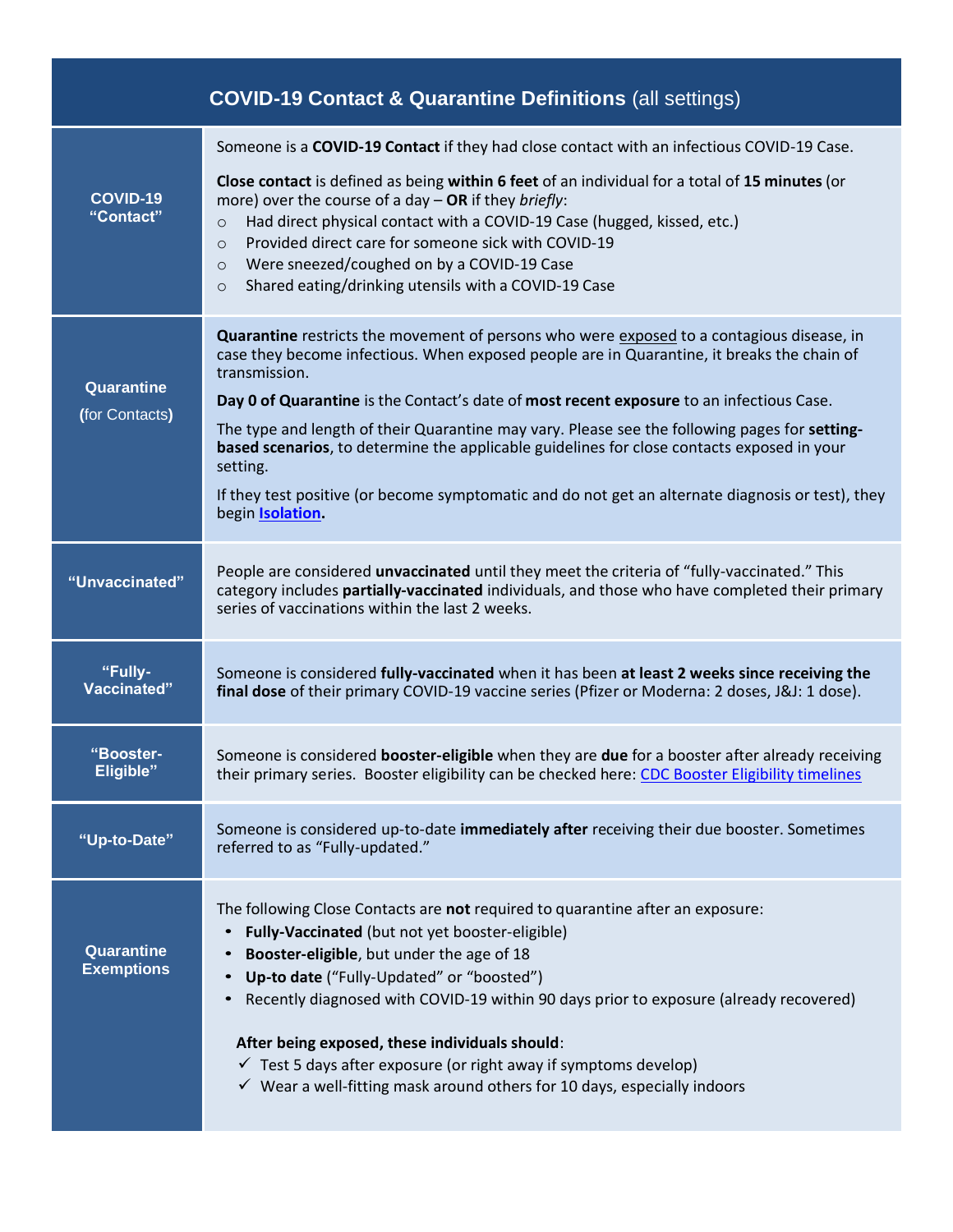## **General Scenario‐based Guidance** (all settings)

| <b>Scenario</b>                                                                                             | <b>Actions</b>                                                                                                                                                                                                                                                                                                                                                                                                                                                                                                                                                                                                                                                                                                                                                                                                                                                                                                                                                                                                                                                                                                                                                                                                                                                                                                      | <b>Considerations</b>                                                                                                                                                                                                                                                                                                                                                                                                                                                                                                                   |
|-------------------------------------------------------------------------------------------------------------|---------------------------------------------------------------------------------------------------------------------------------------------------------------------------------------------------------------------------------------------------------------------------------------------------------------------------------------------------------------------------------------------------------------------------------------------------------------------------------------------------------------------------------------------------------------------------------------------------------------------------------------------------------------------------------------------------------------------------------------------------------------------------------------------------------------------------------------------------------------------------------------------------------------------------------------------------------------------------------------------------------------------------------------------------------------------------------------------------------------------------------------------------------------------------------------------------------------------------------------------------------------------------------------------------------------------|-----------------------------------------------------------------------------------------------------------------------------------------------------------------------------------------------------------------------------------------------------------------------------------------------------------------------------------------------------------------------------------------------------------------------------------------------------------------------------------------------------------------------------------------|
| Someone has<br>symptoms of<br>COVID-19                                                                      | Should be tested ASAP and isolated while waiting for results, and<br>until a determination can be made as to how to proceed.<br>Tests can be PCR or antigen. Over-the-counter (OTC) tests are<br>acceptable if they are FDA approved and if results are verified.<br>Close contacts are not required to quarantine until a Case is<br>confirmed positive by diagnostic testing.                                                                                                                                                                                                                                                                                                                                                                                                                                                                                                                                                                                                                                                                                                                                                                                                                                                                                                                                     | Reinforce importance of testing to<br>confirm COVID status <sup>2</sup><br>FDA-approved PCR & Antigen tests<br><b>Result verification methods are</b><br>outlined in <b>OTC Testing Guidance</b> .                                                                                                                                                                                                                                                                                                                                      |
| <b>Someone tests</b><br>negative after<br>onset of<br>symptoms                                              | They may return when they meet the criteria of your site's<br>non-COVID illness policy.<br>Individual policies will vary by site/district, but might include:<br>$\checkmark$ No fever for a certain number of hours<br>$\checkmark$ No vomiting or diarrhea for a certain number of hours<br>If new or differing symptoms develop after testing, test again.                                                                                                                                                                                                                                                                                                                                                                                                                                                                                                                                                                                                                                                                                                                                                                                                                                                                                                                                                       | If they have symptoms specific to<br>COVID (ie: loss of taste or smell)<br>and receive a negative antigen<br>result, consider testing by PCR<br>and/or again by antigen.                                                                                                                                                                                                                                                                                                                                                                |
| A symptomatic<br>person<br>declines<br>to get tested                                                        | Before returning, they must:<br>Provide proof of alternate diagnosis (from a HCP) and meet your<br>site's non-COVID illness policy criteria (see above)<br>OR: May alternatively complete <b>Isolation</b> and meet the <b>Isolation</b><br><b>Release Criteria</b> prior to returning.                                                                                                                                                                                                                                                                                                                                                                                                                                                                                                                                                                                                                                                                                                                                                                                                                                                                                                                                                                                                                             | <b>Encourage testing to confirm</b><br>COVID-19 status, so that they may<br>be exempt from future quarantine if<br>exposed again in the following 90<br>days $\frac{2}{3}$                                                                                                                                                                                                                                                                                                                                                              |
| Someone has<br>been confirmed<br>positive for<br>COVID-19<br>(+) Positive<br><b>COVID-19</b><br><b>CASE</b> | The COVID-19 Case should be sent home with instructions to<br>complete <b>Isolation</b> . The Case must meet the <b>Isolation Release</b><br><b>Criteria</b> prior to returning.<br>If the Case was on-site during their infectious period, use one<br>of the following approaches for Contact Tracing (CT):<br>1. Individual Contact Tracing approach (all settings): Identify<br>and notify those who were Close Contacts to the infectious<br>Case while on-site, including students, staff, or visitors.<br>• See following pages to determine the applicable guidelines<br>for close contacts in your specific setting.<br>2. Group-Tracing approach (for K-12 students only): When<br>individual CT cannot be completed, due to high volume of cases<br>on campus - Identify and notify exposed group of students who<br>shared indoor space an infectious Case on-site.<br>• See page on Group-Tracing for details.<br>If the Case is involved with an on-site exposure, report the<br>Case to Public Health by sending the completed Case Reporting<br>form to SoCo.schools@sonoma-county.org. Please complete all<br>required fields, and as many of the optional ones as you can. This<br>reporting may be done in batches, or one case at a time.<br>Being "involved with an on-site exposure" includes: | If an infectious Case was on-site<br>within the last 24 hours, clean and<br>disinfect spaces occupied by that<br>person (desk, etc.)<br>Provide all Cases with the<br><b>Resource packet for Cases</b><br>Provide Contacts with the<br><b>Resource packet for Contacts</b><br><b>Notifying Contacts:</b><br>In their notification, be sure to<br>include their last date of exposure,<br>as well as recommended testing<br>timeline.<br>If using the Individual Tracing<br>approach, refer to the<br><b>Exposure Advisory Templates</b> |
|                                                                                                             | • The Case themselves caused an on-site exposure, OR<br>• The Case may have resulted from an on-site exposure (they<br>were initially a Contact exposed to COVID on-site, and then<br>ended up becoming a Case within the following 14 days)                                                                                                                                                                                                                                                                                                                                                                                                                                                                                                                                                                                                                                                                                                                                                                                                                                                                                                                                                                                                                                                                        | For the Group-Tracing approach<br>(K-12 students only), refer to the<br><b>Group-Tracing Advisory templates</b>                                                                                                                                                                                                                                                                                                                                                                                                                         |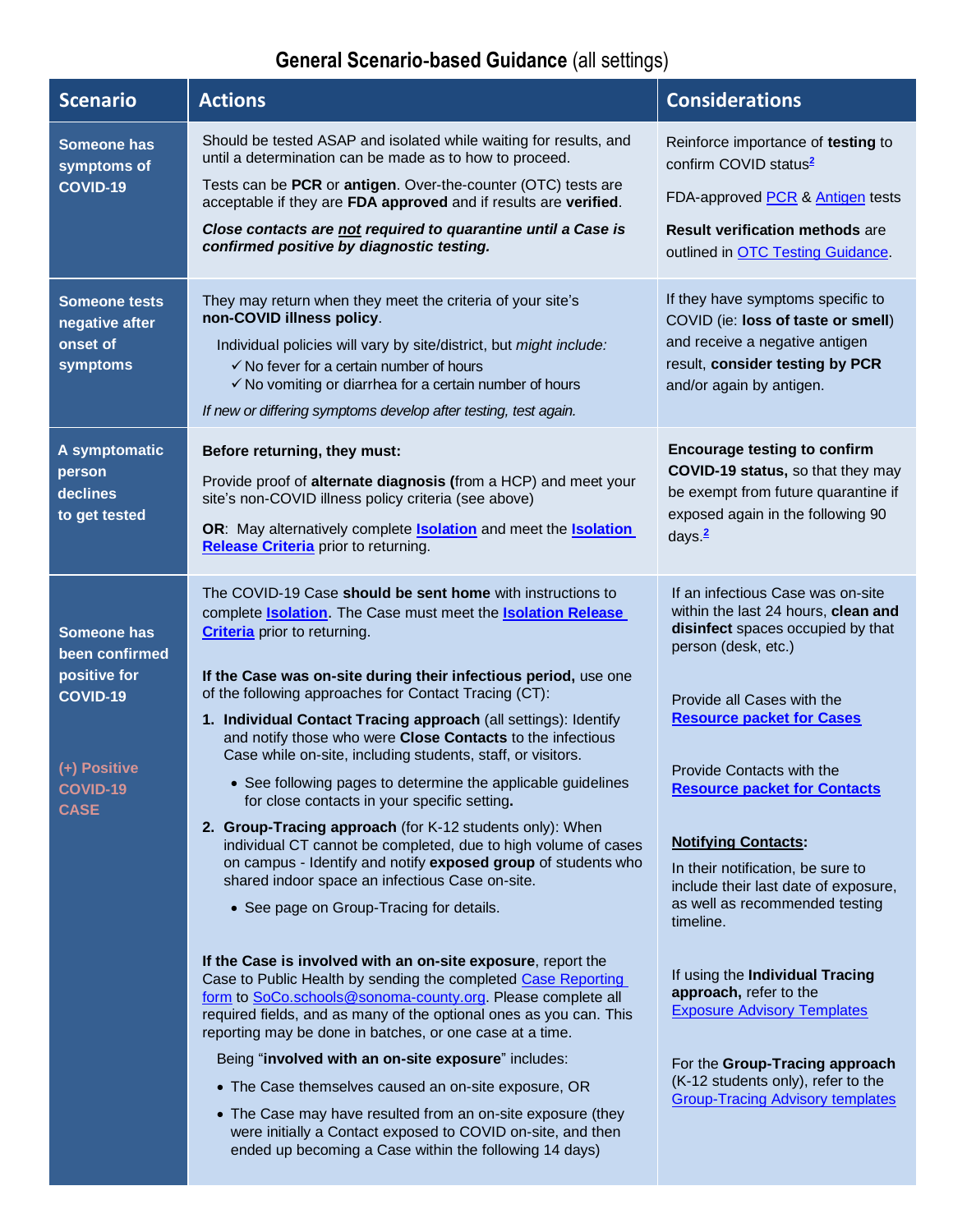## **Quarantine Guidance for Close Contacts who were**

### Exposed at Home, Childcare, Preschool, Institutions of Higher Education, or Other Community Settings

| <b>Exempt from Quarantine</b>                                                            | <b>Guidelines</b>                 |
|------------------------------------------------------------------------------------------|-----------------------------------|
| <b>Close contacts who are: Up-to-date (boosted), Booster-eligible (but under the age</b> | Please refer to guidelines        |
| of 18), Fully-vaccinated by primary series (not yet booster-eligible), or recently       | outlined in the <b>Quarantine</b> |
| confirmed positive in the 90 days prior to exposure (already recovered).                 | <b>Exemptions</b> section.        |

| <b>Unvaccinated</b>                                                                                                           | <b>Guidelines</b>  |                                                                                                                                                                                       |
|-------------------------------------------------------------------------------------------------------------------------------|--------------------|---------------------------------------------------------------------------------------------------------------------------------------------------------------------------------------|
| Child, Student, Staff, or other individual<br>was exposed to a COVID-19 Case while on-<br>site, at home, or in the community. | quarantine length. | They must complete Standard Quarantine.<br><b>If exposed at home, refer to FAQ Scenario F (Household exposures)</b><br>for more details on ways to stop continual exposure and reduce |
| <b>Booster Eligible (age 18+)</b>                                                                                             |                    | <b>Guidelines</b>                                                                                                                                                                     |
|                                                                                                                               |                    |                                                                                                                                                                                       |

**Staff member** was exposed to a COVID-19 Case while on-site, at home, or in the community. Staff Contact may opt for **Work Quarantine**. *If exposed at home, refer to FAQ Scenario F.* **Student or other individual** was exposed to a COVID-19 Case while on-site, at home, or in the community. They must complete **Standard Quarantine.** *If exposed at home, refer to FAQ Scenario F.*

<span id="page-4-0"></span>

| <b>Type of Quarantine</b>                  | <b>Protocol</b>                                                                                                                                                                                                                                                                                                                                                                                                                                                                    |
|--------------------------------------------|------------------------------------------------------------------------------------------------------------------------------------------------------------------------------------------------------------------------------------------------------------------------------------------------------------------------------------------------------------------------------------------------------------------------------------------------------------------------------------|
| <b>Standard</b><br>(at-home)<br>Quarantine | <b>Quarantine at home</b> for 5-10 days, Day zero being the date of <b>most recent exposure</b> .<br>If they remain asymptomatic:<br>• May discontinue quarantine after Day 5, if tested negative on/after Day 5<br>• May discontinue quarantine after Day 10, if declined testing on/after Day 5<br>Should wear a well-fitting mask around others through Day 10, especially indoors.<br>$\triangleright$ If symptoms develop, they should get tested and isolate in the meantime |
| <b>Work</b><br>Quarantine                  | <b>Must quarantine at home for 5-10 days</b> (following protocol above).<br>The worker may continue working on-site (in-person) during quarantine if they:<br>Remain asymptomatic<br>✓<br>Get tested (PCR or antigen) within 3-5 days after last exposure to an infectious Case<br>✓<br>Continue to wear a well-fitting mask around others through Day 10, especially indoors.<br>$\checkmark$                                                                                     |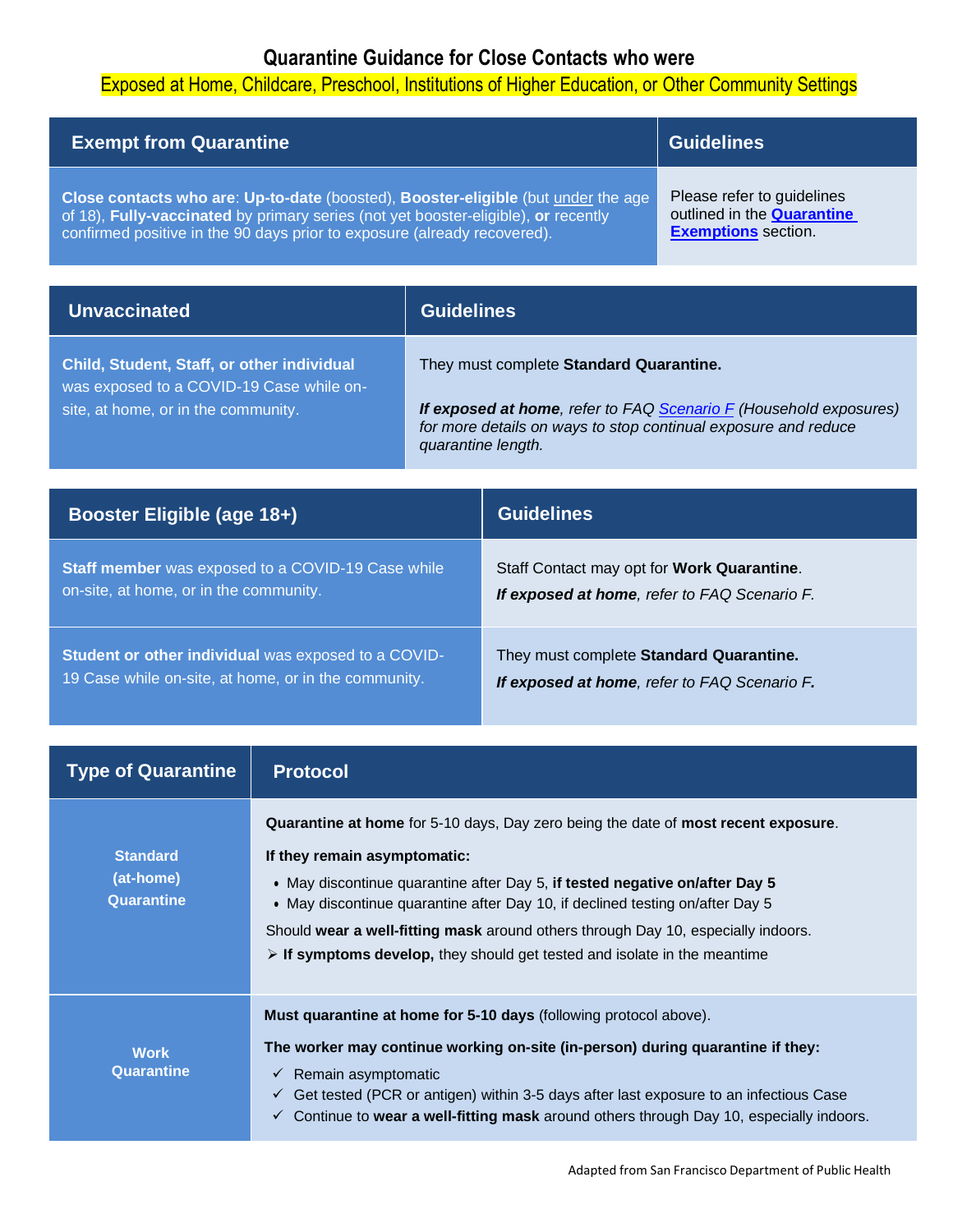## **Quarantine Guidance for Close Contacts who were**

Exposed in K-12 Settings (Individual CT Approach)

| <b>Exempt from Quarantine</b>                                                                                                                                                                                                                       |                                                                                                                                      |                                            | <b>Guidelines</b>                                                                      |
|-----------------------------------------------------------------------------------------------------------------------------------------------------------------------------------------------------------------------------------------------------|--------------------------------------------------------------------------------------------------------------------------------------|--------------------------------------------|----------------------------------------------------------------------------------------|
| Close contacts who are: Up-to-date (boosted), Booster-eligible (but under the<br>age of 18), Fully-vaccinated by primary series (not yet booster-eligible), or recently<br>confirmed positive in the 90 days prior to exposure (already recovered). |                                                                                                                                      |                                            | Please refer to guidelines outlined<br>in the <b>Quarantine Exemptions</b><br>section. |
| <b>Unvaccinated</b>                                                                                                                                                                                                                                 | <b>Guidelines</b>                                                                                                                    |                                            |                                                                                        |
| <b>Staff</b> was in close contact to a<br>COVID-19 Case in a K-12 setting                                                                                                                                                                           | Staff Contact must complete Standard Quarantine.<br>(if exposed outside of the K-12 setting, refer to previous page)                 |                                            |                                                                                        |
| <b>Student</b> was in close contact to a<br>COVID-19 Case in a K-12 setting                                                                                                                                                                         | Unmasked exposure: Contact must complete Standard Quarantine.**<br>Mask-on-Mask exposure: Contact may opt for Modified Quarantine.** |                                            |                                                                                        |
| Booster Eligible (age 18 +)                                                                                                                                                                                                                         |                                                                                                                                      | <b>Guidelines</b>                          |                                                                                        |
| $Path mannbar W(0) in 0$                                                                                                                                                                                                                            |                                                                                                                                      | Stoff Contact move ont for Wark Quaranting |                                                                                        |

| <b>Oldif Highliber Was III Cluse Contact to a</b><br>COVID-19 Case in a K-12 setting. | <b>Ultima Contract Thay Opt Tor Truth Quarantine</b>              |
|---------------------------------------------------------------------------------------|-------------------------------------------------------------------|
| <b>Student</b> was in close contact to a                                              | Unmasked exposure: Contact must complete Standard Quarantine.**   |
| COVID-19 Case in a K-12 setting                                                       | Mask-on-Mask exposure: Contact may opt for Modified Quarantine.** |

<span id="page-5-0"></span>

| <b>Type of Quarantine</b>                             | <b>Protocol</b>                                                                                                                                                                                                                                                                                                                                                                                                                                                            |
|-------------------------------------------------------|----------------------------------------------------------------------------------------------------------------------------------------------------------------------------------------------------------------------------------------------------------------------------------------------------------------------------------------------------------------------------------------------------------------------------------------------------------------------------|
| <b>Standard</b><br>(at-home)<br>Quarantine            | <b>Quarantine at home for 5-10 days, Day zero being the date of most recent exposure.</b><br>If they remain asymptomatic:<br>. May discontinue quarantine after Day 5, if tested negative on/after Day 5<br>• May discontinue quarantine after Day 10, if declined testing on/after Day 5<br>Should wear a well-fitting mask around others through Day 10, especially indoors.<br>$\triangleright$ If symptoms develop, they should get tested and isolate in the meantime |
| <b>Modified</b><br>Quarantine<br>(K-12 students only) | <b>Must quarantine at home for 5-10 days (following standard protocol above).</b><br>The student may continue to attend in-person instruction during quarantine if they:<br>Remain asymptomatic<br>$\checkmark$<br>Get tested 2x (PCR or antigen), or once if on Day 5 or later<br>$\checkmark$<br>Continue to appropriately mask, as required<br>$\checkmark$<br>Are excluded from all community and extracurricular activities (including sports)<br>$\checkmark$        |

\*\* Schools who cannot realistically conduct individual contact tracing (due to high volume of cases on campus) should opt for the [Group-Tracing approach](#page-6-0) for exposed students. Staff close contacts must still be individually traced. See next page for details.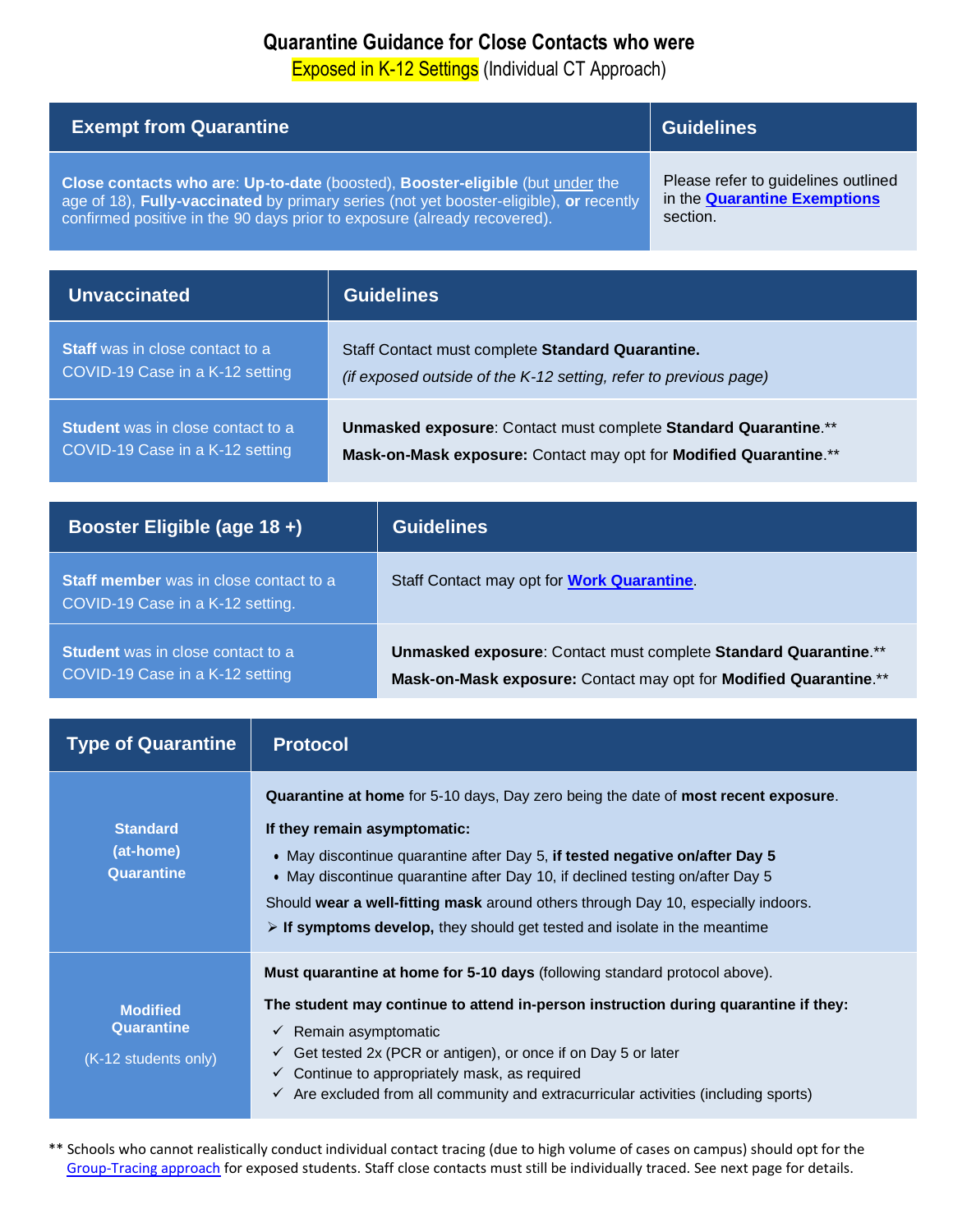### **Group-Tracing Approach only for Students Exposed in K-12 Settings**

<span id="page-6-0"></span>*This approach is to be used during a surge, only when a K-12 school cannot complete Individual CT Approach for students, as outlined on previous page. Exposed staff must still be quarantined as applicable. This approach is not intended to retroactively "release" individuals from Quarantine if the school was able to complete Individual CT for that exposure event.* 

| <b>Exposed Group of Students</b>                                                                                                                                                                                                 | <b>Guidelines</b>                                                                                                                                                                                                                                                                                                                                                                                            |
|----------------------------------------------------------------------------------------------------------------------------------------------------------------------------------------------------------------------------------|--------------------------------------------------------------------------------------------------------------------------------------------------------------------------------------------------------------------------------------------------------------------------------------------------------------------------------------------------------------------------------------------------------------|
| <b>Exposed group of K-12 students</b><br>(regardless of vaccination status or<br>prior infection) who shared indoor space<br>with a COVID-19 Case in a K-12 setting,<br>for 15 minutes (or more) over the course<br>of 24 hours. | May stay in school for in-person instruction after exposure<br>$\bullet$<br>May continue with extracurricular activities and do not need to<br>$\bullet$<br>quarantine outside of school<br>Should get tested for COVID-19 (at least once) within 3-5 days<br>$\bullet$<br>after last exposure<br>Should wear a face-covering as directed<br>$\bullet$<br>Should stay home and test ASAP if symptoms develop |
|                                                                                                                                                                                                                                  | In the event of wide-scale and/or repeated exposures (ie: in one<br>classroom, grade-wide or campus-wide), weekly testing may be<br>considered until such time that exposure events on-site become<br>less frequent.                                                                                                                                                                                         |
|                                                                                                                                                                                                                                  | For more details on this approach, please refer to:<br>CDPH Group-Tracing Approach for K-12 Students<br>and CDPH K-12 Q&A / FAQ                                                                                                                                                                                                                                                                              |

| <b>Staff Exempt from Quarantine</b>                                                                                                                                                                                                                    | <b>Guidelines</b>                                                                   |  |
|--------------------------------------------------------------------------------------------------------------------------------------------------------------------------------------------------------------------------------------------------------|-------------------------------------------------------------------------------------|--|
| Close contacts who are: Up-to-date (boosted), Booster-eligible (but under<br>the age of 18), Fully-vaccinated by primary series (not yet booster-eligible),<br>or recently confirmed positive in the 90 days prior to exposure (already<br>recovered). | Please refer to guidelines outlined in<br>the <b>Quarantine Exemptions</b> section. |  |
|                                                                                                                                                                                                                                                        |                                                                                     |  |
| Booster Eligible Staff (age 18+),                                                                                                                                                                                                                      | <b>Guideline</b>                                                                    |  |

| <b>Staff member</b> was in close contact to a<br>COVID-19 Case | Staff Contact may opt for <b>Work Quarantine</b> |
|----------------------------------------------------------------|--------------------------------------------------|
|                                                                |                                                  |
| <b>Unvaccinated Staff</b>                                      | <b>Guidelines</b>                                |

**Staff** was in close contact to a COVID-19 Case Staff Contact must complete **Standard Quarantine**.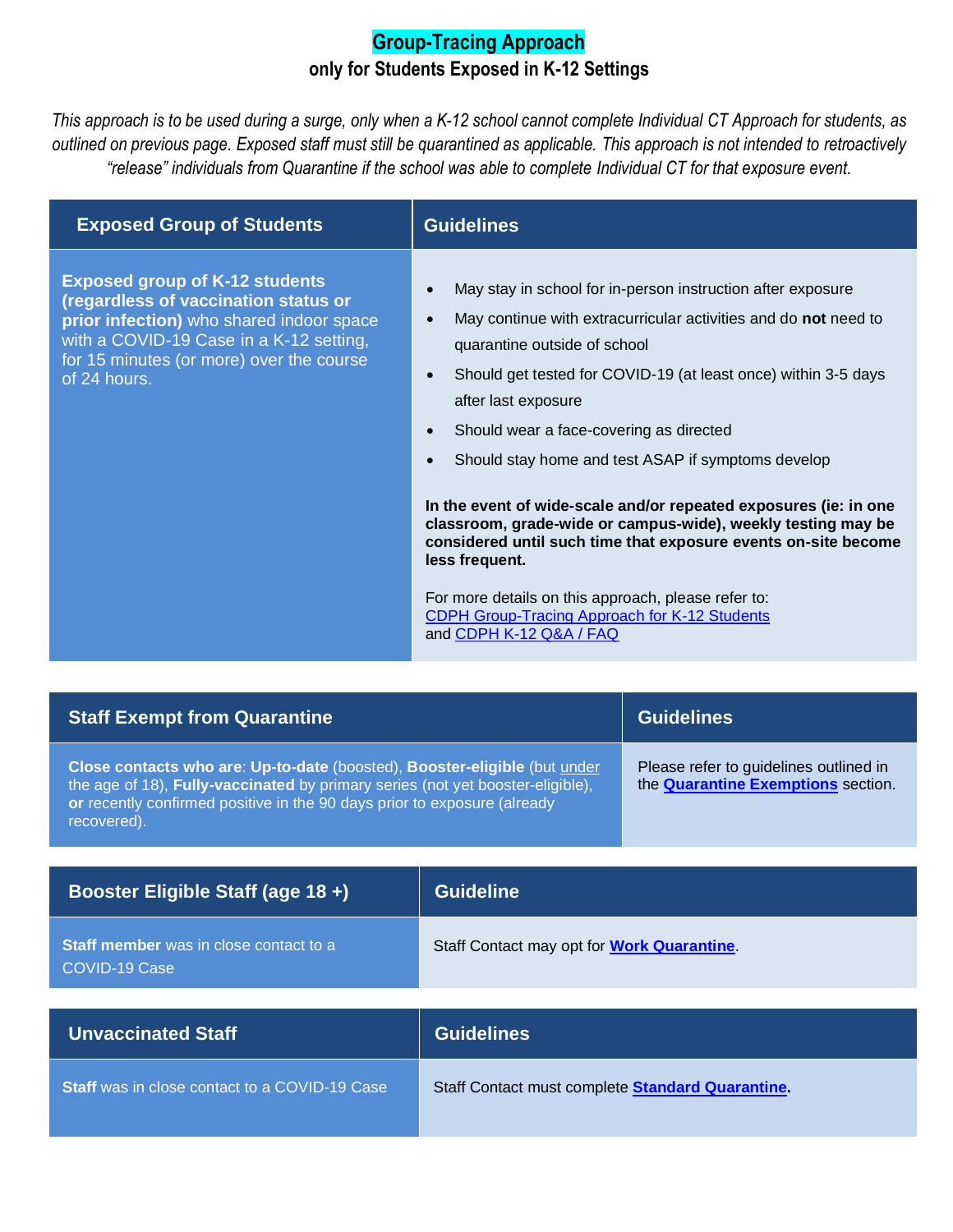## **Scenario-based FAQ**



| <b>FAQ - Scenario</b>                                                                                                                                                                                                    | <b>Recommendation</b>                                                                                                                                                                                                                                                                                                                                                                                                                                                                                                                                                                                                                                                                                                                                                                                                                                                                                                                                                                                                                         |
|--------------------------------------------------------------------------------------------------------------------------------------------------------------------------------------------------------------------------|-----------------------------------------------------------------------------------------------------------------------------------------------------------------------------------------------------------------------------------------------------------------------------------------------------------------------------------------------------------------------------------------------------------------------------------------------------------------------------------------------------------------------------------------------------------------------------------------------------------------------------------------------------------------------------------------------------------------------------------------------------------------------------------------------------------------------------------------------------------------------------------------------------------------------------------------------------------------------------------------------------------------------------------------------|
| <b>Scenario A:</b><br>A student at our school has a<br>sibling who has been exposed to<br><b>COVID-19 and is in quarantine.</b><br>Can our student continue coming<br>to school?                                         | It is best for the exposed sibling (Sibling A) to <b>separate</b> from others in the<br>home (separate bedroom and bathroom), in case they become infectious<br>during their quarantine. Regardless of whether or not they are able to<br>separate, the student who is not quarantining (Sibling B) may continue<br>coming to school.<br>If Sibling A begins developing symptoms, they should be tested ASAP. If<br>Sibling A tests positive and has been in close contact with Sibling B (starting<br>2 days prior to their symptom onset, or starting 2 days prior to their positive<br>test date if they had no symptoms), Sibling B must stay home and not return<br>to school until after completing their at-home quarantine (if not exempt).                                                                                                                                                                                                                                                                                           |
| <b>Scenario B:</b><br>A student at our school tested<br>positive for COVID-19, and they<br>were in multiple classes during<br>their infectious period.<br>Do all of the students in those<br>classes need to quarantine? | Only the individuals who were in close contact to the COVID-19 case will be<br>required to quarantine (if not exempt). This may not be the entire classroom<br>if a strict classroom seating charts have been maintained (including at lunch<br>tables, when 6-foot spacing cannot be maintained).<br>The COVID Coordinator should work with the school to determine if they can<br>confidently confirm who may have been a close contact. If this level of<br>individual contact tracing cannot be completed, the school should opt for the<br>Group-Tracing approach.                                                                                                                                                                                                                                                                                                                                                                                                                                                                       |
| <b>Scenario C:</b><br>A student received their 2nd<br>vaccine dose one week ago but<br>was just exposed to a positive<br>case. Do they need to quarantine?                                                               | People are considered fully-vaccinated when it has been two full weeks<br>since they received their final dose of their COVID-19 vaccine series (1st<br>dose for J&J, 2nd dose for Pfizer or Moderna).<br>If they are exposed before they reach the two-week mark, they are not<br>considered fully-vaccinated and they must quarantine as directed.                                                                                                                                                                                                                                                                                                                                                                                                                                                                                                                                                                                                                                                                                          |
| <b>Scenario D:</b><br>An athlete at our school tested<br>positive for COVID-19, and was at<br>practice all week.<br>Does their entire team need to<br>quarantine?                                                        | Not necessarily. Schools should consider the full definition of a "close<br>contact" when determining who needs to quarantine. Exposure can occur very<br>quickly during direct physical contact, therefore, some activities don't require<br>the 15 minutes to be considered close contact.<br>Different sports carry different levels of risk depending on if they are played<br>indoors or outdoors, and whether they are low-contact or moderate/high-<br>contact activities.<br>In moderate-to-high contact activities, such as football or basketball, the entire<br>team may have had direct physical contact during play, and therefore are<br>considered exposed. When investigating exposure, schools should consider if<br>players congregated on sidelines, in locker rooms, or before/after practice.<br>Any player(s) who meet the criteria to be considered a close contact should<br>quarantine (at home) unless fully-vaccinated and asymptomatic.<br>The school may opt for the Group-Tracing approach for these scenarios. |